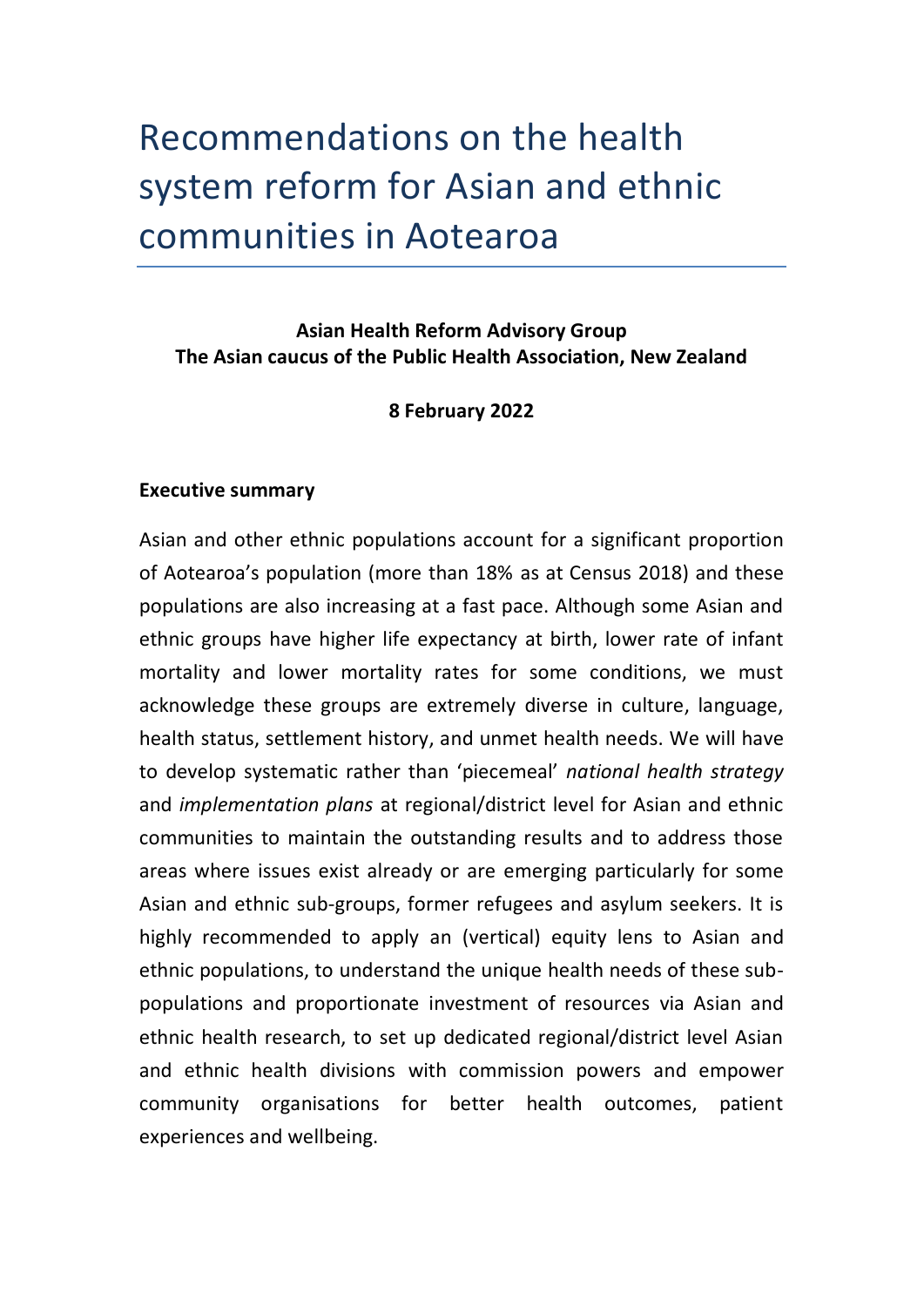#### **Asian Health Reform Advisory Group**

The Asian Health Reform Advisory Group was set up within the Asian Caucus of the Public Health Association of New Zealand in August 2021 to represent New Zealanders identifying with an Asian ethnicity to advocate achieving "Health for All" in Aotearoa.

#### **Members of the Asian Health Reform Advisory Group contributing to the Recommendations**

Dr Lifeng Zhou, Chief Advisor for Asian International Collaboration, Waitematā DHB; Senior Epidemiologist, Waitematā DHB and Auckland DHB; Chair of Asian caucus, Public Health Association, New Zealand;

Ms Grace Ryu, Operations Manager, Asian Health Services (WDHB) & Co-Chair, Asian Mental Health & Addiction Clinical Governance Group (WDHB);

Dr Roshini Peiris-John, Associate Professor, University of Auckland, and Co-Director, Centre for Asian and Ethnic Minority Health Research and Evaluation, University of Auckland;

Ms Samantha Bennett, Asian, Migrant & Former Refugee Health Gain Manager Auckland DHB and Waitematā DHB;

Dr Grace Wong, member of the Health Workforce Advisory Board, Ministry of Health, New Zealand

Dr Sherly Parackal, Senior Research Fellow, Division of Health Sciences, University of Otago;

Dr Tian Min (Maggie) Ma, Programme Manager, Asian International Collaboration, Waitematā DHB;

Mr Grant Berghan, Chief Executive, Public Health Association, New Zealand

Ms Nivedita Sharma Vij, SMS Programme Lead, Lead Clinical Health Coach, ACFED Practitioner, Primary Care, Funding and Planning, Counties Manukau Health

#### **Named members of the Asian Health Reform Advisory Group supporting the Recommendations**

Dr Eleanor Holroyd, Professor of Nursing, Head of Research, School of Clinical Sciences, Co-Director of the AUT Centre Migrant and Refugee Research, Auckland University of Technology;

Mr Vishal Rishi, Director, The Asian Network Inc. (TANI);

Dr Wilson Young, retired public health physician, Deputy Chair, CNSST Foundation;

Ms Jenny Wang QSM, Executive Director, CNSST Foundation;

Ms Gloria Gao, Chief Operations Manager, CNSST Foundation;

Dr Anura Jayasinghe, Public Health Physician, Hauora Tairawhiti. (Tairawhiti District Health Board), Vice president of the Kiwi Sri Lankan Charitable trust, Member of New Zealand College of Public Health Medicine;

Mr Bala Nair, Programme Manager - Stroke Research, National Institute for Stroke and Applied Neurosciences, Auckland University of Technology, New Zealand;

Dr Aram Kim, Chair, Korean Community Wellness Society Inc. (KCWS);

Mr Gautam Raj Singh, Project Manager, Asian, Migrant and Former Refugee Health Gain, Planning, Funding and Outcomes Unit, Waitematā and Auckland DHBs;

Ms Kelly Feng MNZM, National Director, Asian Family Services.

**Suggested Citation:** Asian Health Reform Advisory Group, Recommendations on the health system reform for Asian and ethnic communities in Aotearoa. Wellington: Public Health Association New Zealand, 2022.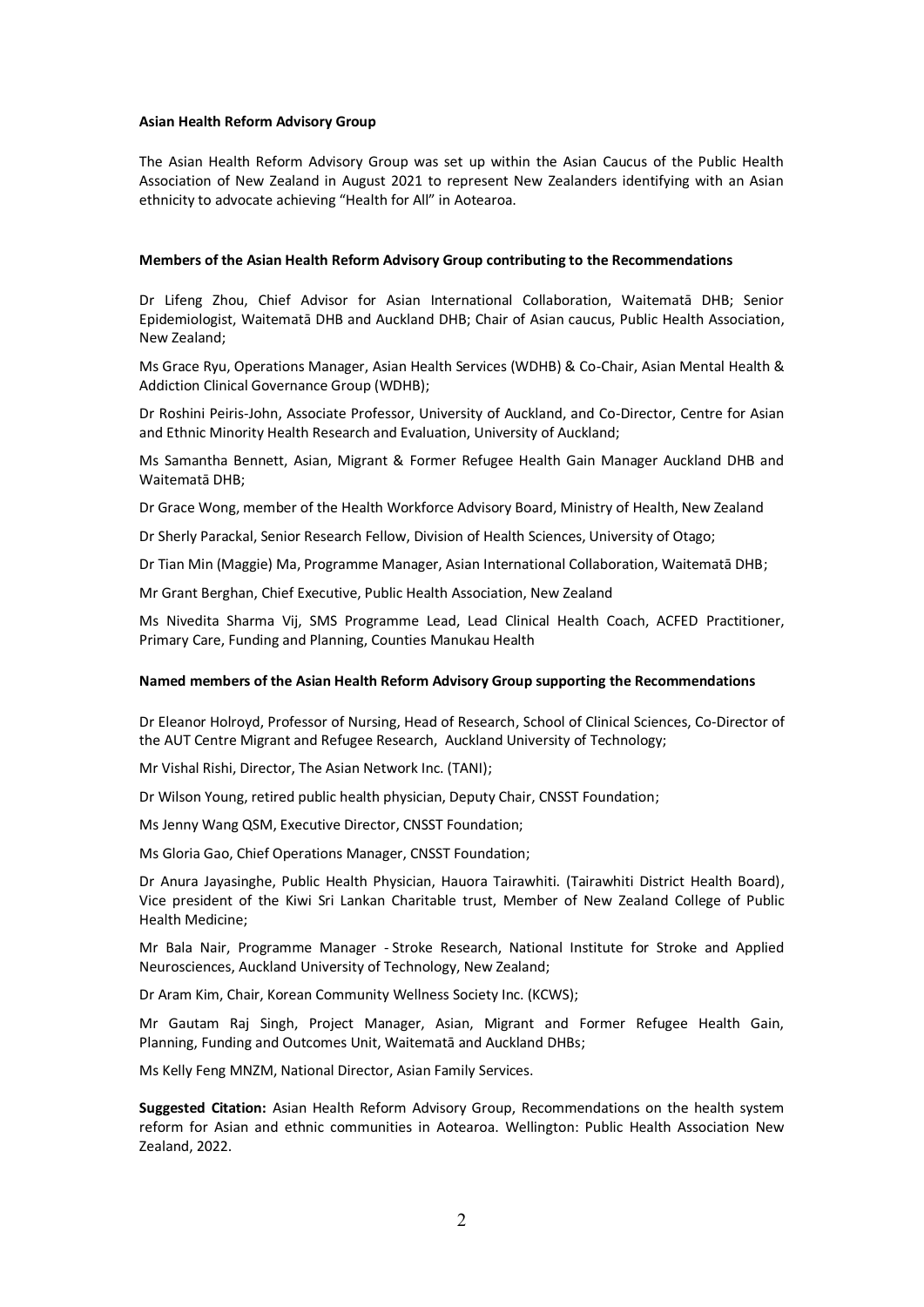The Public Health Association (PHA) is a national membership association with a commitment to health for all in New Zealand. The vision of the PHA is "**health equity in Aotearoa Hauora mō te katoa. Oranga mō te ao.**" 1 The Asian caucus of the PHA is one of the two caucuses of the PHA (the other one being Maori caucus). The Asian caucus is made up of academics, and professionals from government and nongovernment health and social sectors, with the shared aim to improve Asian and ethnic health and wellbeing by advising and influencing health and social policy.

The Review of New Zealand Health and Disability System proposed system changes to the government so that by implementing the changes our system can get "stronger, and the health outcomes will be more equitable and the overall system will be much more sustainable"<sup>2</sup>. It is also believed that the transformation of the health system will create a more "equitable, accessible, cohesive and people-centred system that will improve the health and wellbeing of all New Zealanders". It is acknowledged that by transforming the health system we can better

- meet the complex demands of a growing population
- address the persistent inequalities experienced by Māori
- ensure greater access, experience and outcomes for those traditionally not well served by the system – Māori, Pacific and disabled people
- utilise modern technology and develop new and innovative ways of working
- focus on keeping people, their whānau and their communities well and out of hospitals – not just caring for them when they get sick  $3$ .

## Five key system changes we need to achieve

The health system will reinforce Te Tiriti principles and obligations

Health and care  $\mathbf 5$  workers will be valued and well-trained for the future health system

All people will be able to access a comprehensive range of support in their local communities to help them stay well

2

Digital services will provide more people the 4 care they need in their homes and communities Everyone will have equal access to high quality

emergency and specialist care when they need it

Figure 1 The health system changes<sup>4</sup>

<sup>&</sup>lt;sup>1</sup> [https://www.pha.org.nz/,](https://www.pha.org.nz/) accessed on 1 November 2021

<sup>&</sup>lt;sup>2</sup> [https://systemreview.health.govt.nz/,](https://systemreview.health.govt.nz/) accessed on 1 November 2021

<sup>&</sup>lt;sup>3</sup> [https://www.futureofhealth.govt.nz/about-the-reforms/,](https://www.futureofhealth.govt.nz/about-the-reforms/) accessed on 1 November 2021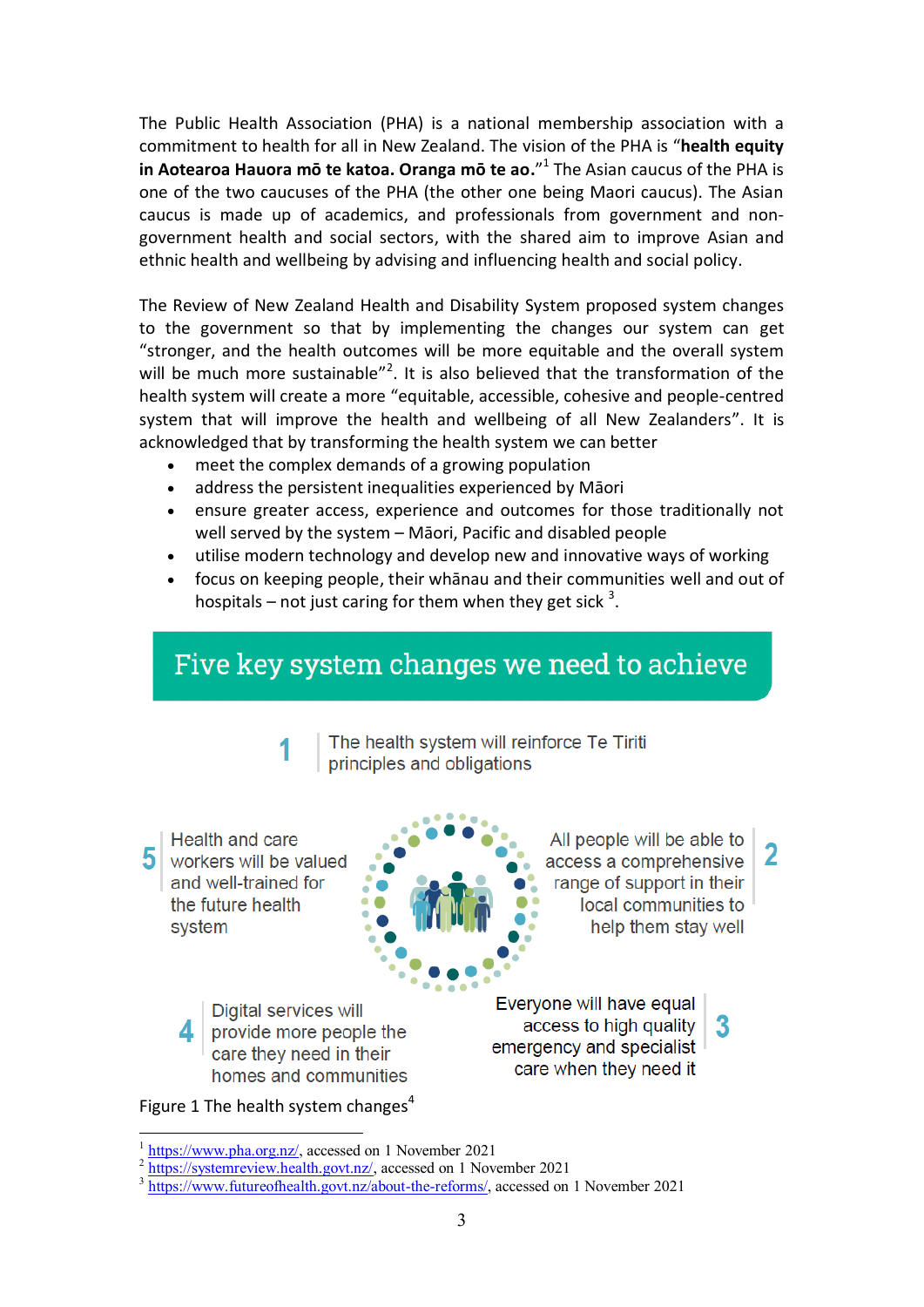Importantly, partnerships and Te Tiriti o Waitangi articles will be woven throughout the future system and all it does.

## **Equity for Asian and ethnic populations in the spirit of Te Tiriti o Waitangi**

Te Tiriti o Waitangi is the founding document of New Zealand. The treaty encapsulates the fundamental relationship between the Crown and Iwi. The four Articles of Te Tiriti o Waitangi provide a framework for Māori development, health and wellbeing by guaranteeing Māori a leading role in health sector decision making in a national, regional, and whānau/individual context. These articles are **Article 1 – Kawanatanga (governance), Article 2 – Tino Rangatiratanga (self-determination), Article 3 – Oritetanga (equity) and Article 4 – Te Ritenga (right to beliefs and values).** Of particular relevance to the recommendations by the Asian caucus of the PHA is Article **3 – Oritetanga (equity).** Asian and ethnic populations sit within the Crown side of the Treaty.

**Article 3 – Oritetanga (equity)** is concerned with achieving equity in health and disability outcomes, and therefore with priorities that can be directly linked to reducing systematic inequities in determinants of health, health outcomes and health service utilisation<sup>5</sup>.

The draft Pae Ora Bill says "For the purpose of this Act, the health system principles are as follows:

(a) the health system should be equitable, which includes ensuring **Māori and other population groups—**

- (i) have access to services in proportion to their health needs; and
- (ii) receive equitable levels of service; and
- (iii) achieve equitable health outcomes"<sup>6</sup>

 $\overline{a}$ 

## **Asian and ethnic population as a 'priority population'**

The definition of 'Asian' used in New Zealand is based on the categories used in the census, developed by Statistics New Zealand in 1996. This group is made up of people with origins in the Asian continent from Afghanistan in the west to Japan in the east and from China in the north to Indonesia in the south<sup>7</sup>.

<sup>&</sup>lt;sup>4</sup> [https://www.futureofhealth.govt.nz/assets/Uploads/Publications/South-Island-TU-Roadshow](https://www.futureofhealth.govt.nz/assets/Uploads/Publications/South-Island-TU-Roadshow-presentation.pdf)[presentation.pdf,](https://www.futureofhealth.govt.nz/assets/Uploads/Publications/South-Island-TU-Roadshow-presentation.pdf) accessed on 1 November 2021

[https://www.waitematadhb.govt.nz/assets/Documents/health-plans/Asian-Migrant-Refugee-Health-](https://www.waitematadhb.govt.nz/assets/Documents/health-plans/Asian-Migrant-Refugee-Health-Plan-ADHB-WDHB-Final.pdf)[Plan-ADHB-WDHB-Final.pdf,](https://www.waitematadhb.govt.nz/assets/Documents/health-plans/Asian-Migrant-Refugee-Health-Plan-ADHB-WDHB-Final.pdf) accessed on 1 November 2021

<sup>&</sup>lt;sup>6</sup> [https://legislation.govt.nz/bill/government/2021/0085/latest/whole.html#LMS575484,](https://legislation.govt.nz/bill/government/2021/0085/latest/whole.html#LMS575484) accessed on 29 November 2021

 $^7$  [https://www.health.govt.nz/our-work/populations/asian-and-migrant-health,](https://www.health.govt.nz/our-work/populations/asian-and-migrant-health) accessed on 2 November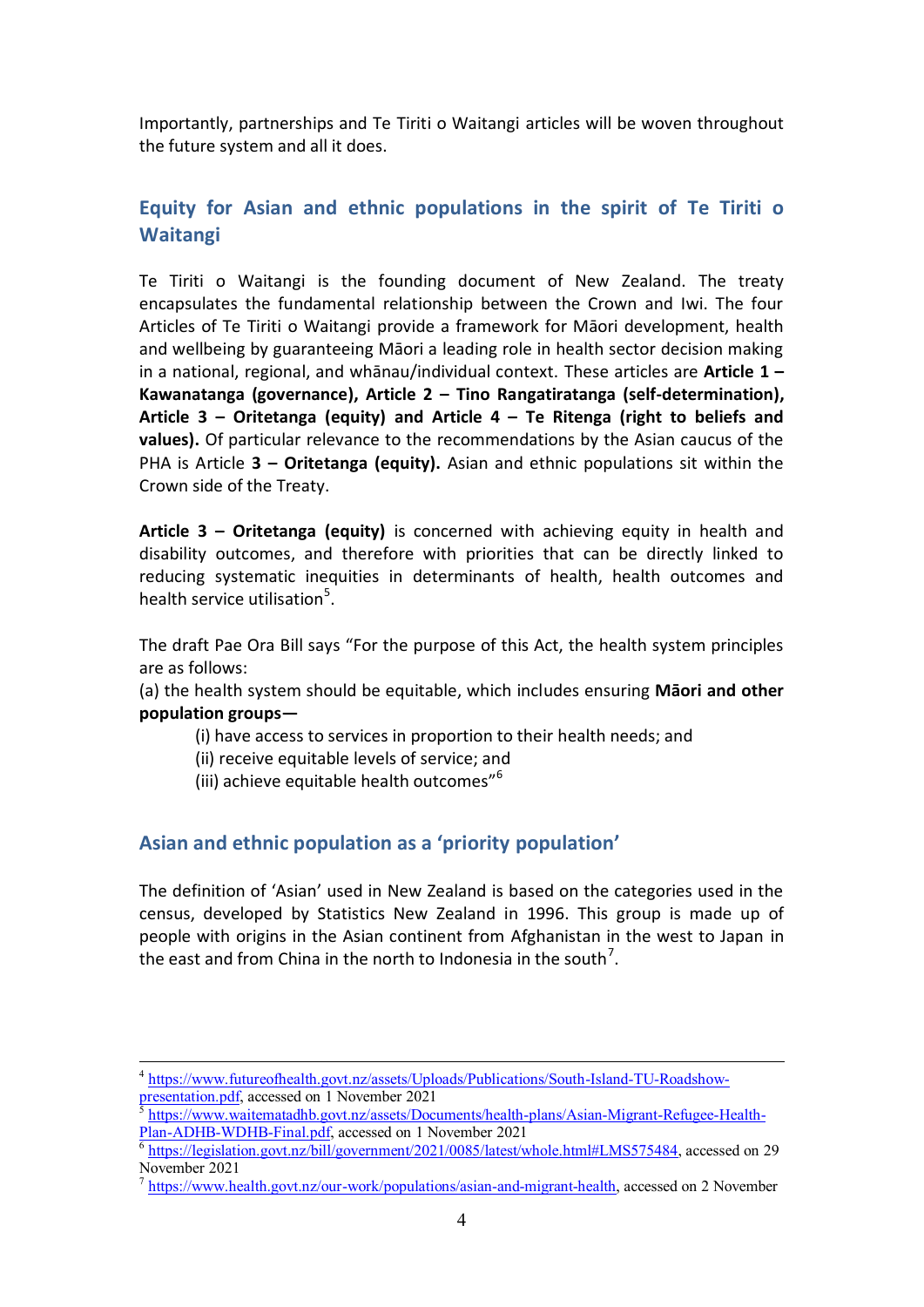#### **The growth of the Asian and ethnic populations in New Zealand**

The Asian population has experienced rapid growth over the last two decades. Census 2018 data tells us that while there was an increase in the proportion of Asians living in every region in New Zealand, the biggest growth occurred in the metropolitan Auckland region. Over a quarter (28 per cent) of Auckland residents identified with an Asian ethnicity, and Auckland was home to almost two thirds (63 per cent) of all Asian peoples in New Zealand as at 2018. In 2021, the projected population for Asian was 860,650 (close to the Maori population of 869,130), which accounted for 16.8% of the whole population in New Zealand.

The Asian population will continue to grow at a rate faster than other population groups, so that it will reach 1 million in 2028 or so, according to Statistics New Zealand.



Figure 2 Projected populations by ethnicity (prioritised), New Zealand (2020 Update)

At the 2018 Census, there were 35,838 usual residents living in the metropolitan Auckland region, who identify within the Middle Eastern, Latin American, and African (MELAA) category (2.3% of Auckland's population) – an increase of 10,893 people, or 43.7%, since the 2013 Census. Nationwide, there were 70,332 usual residents classified as MELAA in Census 2018, taking account 1.5% of the New Zealand total<sup>8</sup>. It is believed this population will increase very fast.

#### **Diverse and varied health needs of Asian and ethnic peoples**

Using a vertical equity lens would enable understanding the unique health needs of the major Asian subgroups. The premise on which vertical equity is based is unequal treatment of unequal needs and works on the basis of health needs and the fact that different social groups have different health needs. This can only be achieved if

<sup>&</sup>lt;sup>8</sup> [https://www.stats.govt.nz/tools/2018-census-ethnic-group-summaries/middle-eastern-latin-american](https://www.stats.govt.nz/tools/2018-census-ethnic-group-summaries/middle-eastern-latin-american-african)[african,](https://www.stats.govt.nz/tools/2018-census-ethnic-group-summaries/middle-eastern-latin-american-african) accessed on 2 November 2021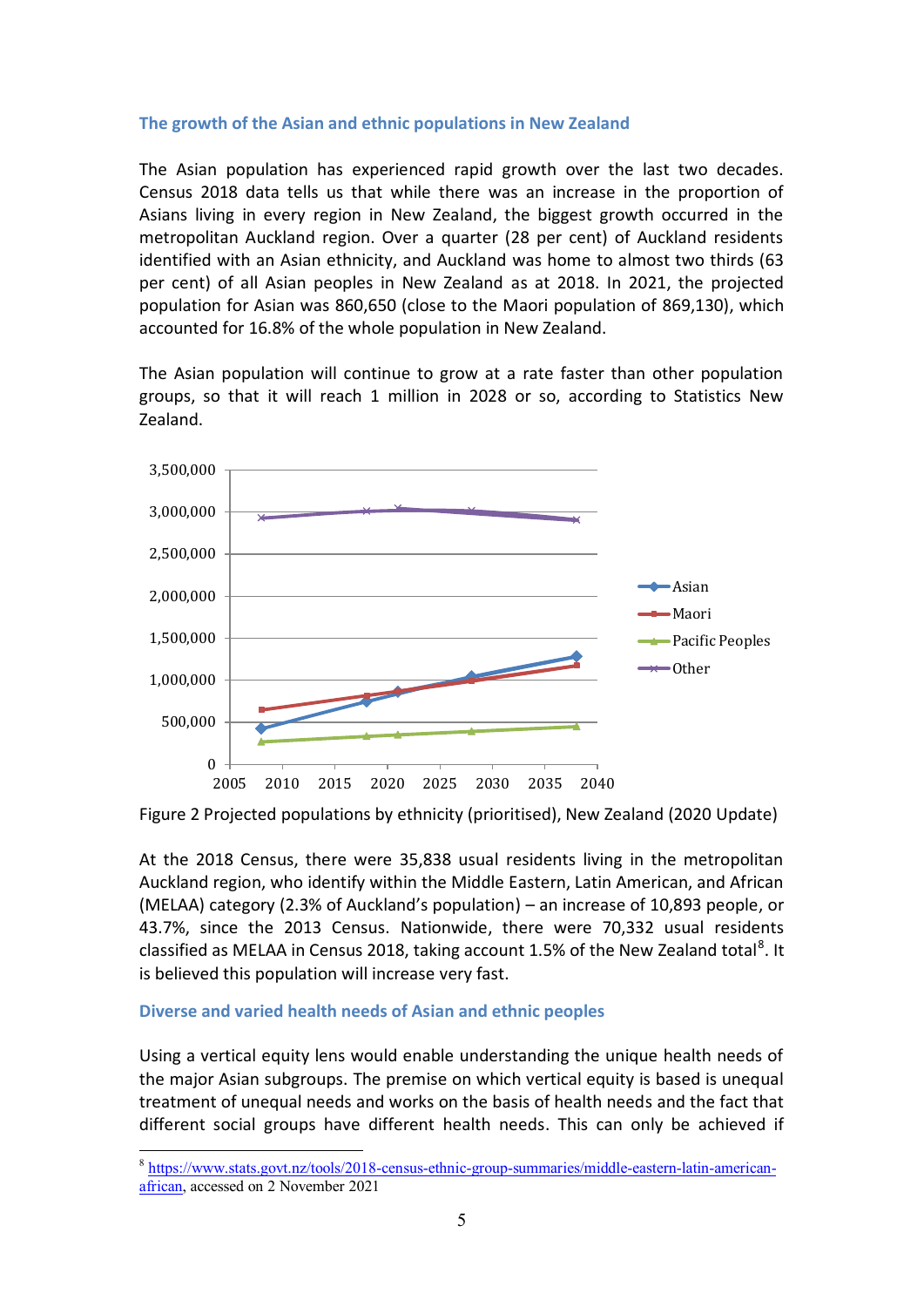disaggregated ethnic categories are used for reporting Asian health statistics and the health needs are made visible<sup>9</sup>.

'Asian' as an ethnic category at Level 1, includes over 40 sub-ethnicities with Chinese, Indian, South-east Asian, Other Asian and 'Asian Not Further Defined' reported as Level 2 of the Asian group.

Asian people are very diverse in language, culture, health/digital literacy, faith, settlement history and health needs. The health sector is fully aware of the risk of using the broad 'Asian' term in health planning, funding and healthcare delivery, as the 'averaging' effect could potentially mask the true health disparities between the Asian sub-groups such as cardiovascular disease and diabetes risk. However, Asian as an ethnic category has not been reported in a systematic way in New Zealand though progress has been made over the years, for some indicators or by some DHBs. It is thus important to make sure Asian and Asian-subgroup data be collected, analysed, researched, and reported following an agreed standard.

The three Auckland DHBs<sup>10</sup> and Northern Regional Alliance<sup>11, 12</sup> together with some academics have published some health needs analyses including an international Asian health benchmarking report over the years. Some key areas for action are as follows:

- Asian groups experience high life expectancy (though partially explained by the "healthy migrant effect") and overall good health status, with health disparities experienced by some Asian & MELAA sub-groups;
- There is still a lack of data for Asian sub-groups and in some cases there is no data for Asian either, which might reflect the historical under-resourcing of Asian and ethnic health research in New Zealand<sup>13</sup>;
- Lack of understanding or awareness of the New Zealand Health and Disability System;
- Unmet language and cultural needs in accessing health care services;
- Lack of proper access to and utilisation of healthcare services including lower PHO enrolment rate and lower access to primary health services,

 $\overline{a}$ <sup>9</sup> Parackal S, Coppell K, Yang CL, Sullivan T, Subramaniam R. Hidden figures and misnomers: a case for disaggregated Asian health statistics in Aotearoa New Zealand to improve health outcomes. N Z Med J. 2021 Nov 26;134(1546):109-116. Retrieved from [https://journal.nzma.org.nz/journal](https://journal.nzma.org.nz/journal-articles/hidden-figures-and-misnomers-a-case-for-disaggregated-asian-health-statistics-in-aotearoa-new-zealand-to-improve-health-outcomes-open-access)[articles/hidden-figures-and-misnomers-a-case-for-disaggregated-asian-health-statistics-in-aotearoa](https://journal.nzma.org.nz/journal-articles/hidden-figures-and-misnomers-a-case-for-disaggregated-asian-health-statistics-in-aotearoa-new-zealand-to-improve-health-outcomes-open-access)[new-zealand-to-improve-health-outcomes-open-access,](https://journal.nzma.org.nz/journal-articles/hidden-figures-and-misnomers-a-case-for-disaggregated-asian-health-statistics-in-aotearoa-new-zealand-to-improve-health-outcomes-open-access) accessed on 29 November 2021

<sup>10</sup> Zhou L and Bennett S, International Benchmarking of Asian Health Outcomes for Waitemata DHB and Auckland DHB. Auckland: Waitemata District Health Board, 2017. Retrieved from [https://www.waitematadhb.govt.nz/assets/Documents/health-needs-assessments/International](https://www.waitematadhb.govt.nz/assets/Documents/health-needs-assessments/International-benchmarking-report-of-Asian-health-outcomes-FINAL.PDF)[benchmarking-report-of-Asian-health-outcomes-FINAL.PDF](https://www.waitematadhb.govt.nz/assets/Documents/health-needs-assessments/International-benchmarking-report-of-Asian-health-outcomes-FINAL.PDF)

<sup>&</sup>lt;sup>11</sup> [http://www.waitematadhb.govt.nz/assets/Documents/health-needs-assessments/AsianHealth2012.pdf,](http://www.waitematadhb.govt.nz/assets/Documents/health-needs-assessments/AsianHealth2012.pdf) accessed on 2 November 2021

<sup>12</sup> [https://www.ecald.com/assets/Resources/Assets/Asian-Health-Aotearoa-2011.pdf,](https://www.ecald.com/assets/Resources/Assets/Asian-Health-Aotearoa-2011.pdf) accessed on 2 November 2021

<sup>&</sup>lt;sup>13</sup> Chiang, A., Simon-Kumar, R., & Peiris-John, R. (2021). A decade of Asian and ethnic minority health research in New Zealand: Findings from a scoping review. *The New Zealand Medical Journal (Online), 134*(1542), 67-83. Retrieved from [https://www.proquest.com/scholarly-journals/decade](https://www.proquest.com/scholarly-journals/decade-asian-ethnic-minority-health-research-new/docview/2575539313/se-2?accountid=47386)[asian-ethnic-minority-health-research-new/docview/2575539313/se-2?accountid=47386](https://www.proquest.com/scholarly-journals/decade-asian-ethnic-minority-health-research-new/docview/2575539313/se-2?accountid=47386)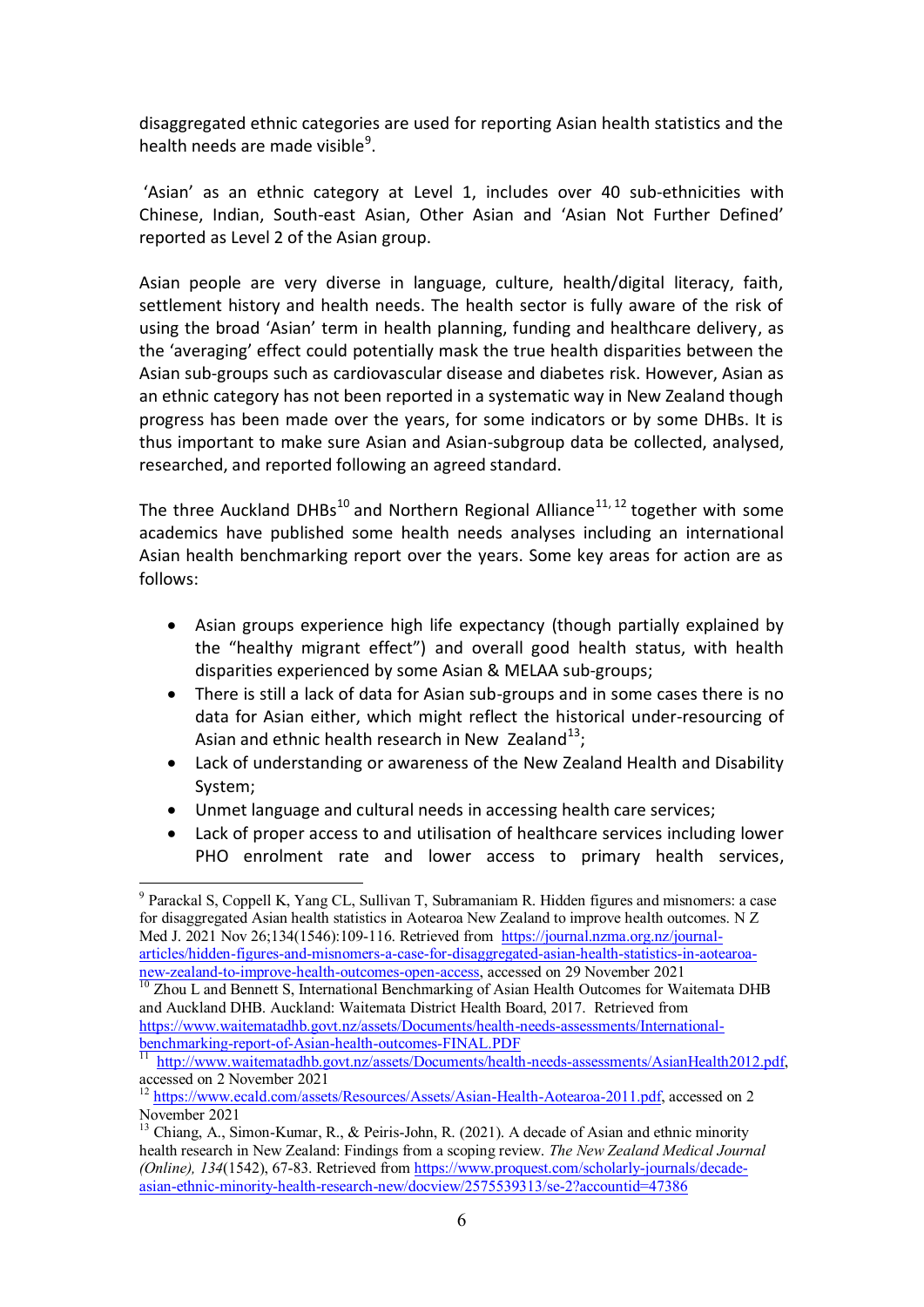management of long-term conditions of cardiovascular disease (Indian and South Asian) and diabetes (Chinese, Indian and Southeast Asian);

- Significant mental health and addiction issues such as anxiety and depression further exacerbated by the effect of COVID-19 and racism; perinatal maternal mental health is also an important issue for some Asian sub-groups;
- Poor oral health and lower levels of screening rates for cervical, breast and bowel;
- Lack of health promotion, prevention and public health including culturally tailored and targeted preventive healthy lifestyle activities, e.g. smoking and lack of exercise/physical activities;
- Sexual health, youth health, and wellbeing of vulnerable marginal or intersectional Asian sub-groups, e.g. gender diverse (transgender people/irawhiti/fa'afāfine/fa'atama ) or people with disability;<sup>14</sup>
- Adoption of a partnership's approach to engage segments of the population such as (international) students, former refugees and current asylum seekers in awareness raising of health services and health education, and collaborative work with Asian & MELAA ethnic consumers and community organisations such as the Asian Network Inc. (TANI), Asian Family Services, CNSST Foundation and Age Concern New Zealand.

The MELAA category consists of extremely diverse groups with dissimilar cultures, languages, religions and backgrounds. Partially due to its small population size, the data for MELAA has been rare: data from the censuses have been very valuable for this broad population group; there is hardly any population projection for this population group and it is usually made part of "Other" with European populations in standard population projections for DHBs. Only limited health needs analysis or research about this population are available for use<sup>15</sup>. The recommendations from this 2011 report include:

- Supporting health service providers to meet the needs of MELAA patients;
- Providing targeted services for MELAA ethnicities within mainstream health services, including raising community awareness, education and health promotion, especially around cancer screening programme and cardiovascular diseases and diabetes prevention, screening and self management;
- Improving interpreter services;

 $\overline{a}$ 

- Improving regional collaboration and streamlining of services;
- Improving mental health supports that are culturally appropriate;

<sup>&</sup>lt;sup>14</sup> Peiris-John, R., Kang, K., Bavin, L., Dizon, L., Singh, N., Clark, T., Fleming, T., & Ameratunga, S. (2021). East Asian, South Asian, Chinese and Indian Students in Aotearoa: A Youth19 Report. Auckland: The University of Auckland. Retrieved from

[https://static1.squarespace.com/static/5bdbb75ccef37259122e59aa/t/60d3a4202b2d4a2ddd6b7708/162](https://static1.squarespace.com/static/5bdbb75ccef37259122e59aa/t/60d3a4202b2d4a2ddd6b7708/1624482883718/Youth19+Report+on+South+Asian%2C+East+Asian%2C+Chinese+and+Indian+student.pdf) [4482883718/Youth19+Report+on+South+Asian%2C+East+Asian%2C+Chinese+and+Indian+student.](https://static1.squarespace.com/static/5bdbb75ccef37259122e59aa/t/60d3a4202b2d4a2ddd6b7708/1624482883718/Youth19+Report+on+South+Asian%2C+East+Asian%2C+Chinese+and+Indian+student.pdf)  $\underbrace{\overbrace{\text{pdf}}}_{15}$  accessed on 10 January 2022

<sup>15</sup> [https://www.ecald.com/assets/Resources/Assets/Health-Needs-Assessment-MELAA.pdf,](https://www.ecald.com/assets/Resources/Assets/Health-Needs-Assessment-MELAA.pdf) accessed on 2 November 2021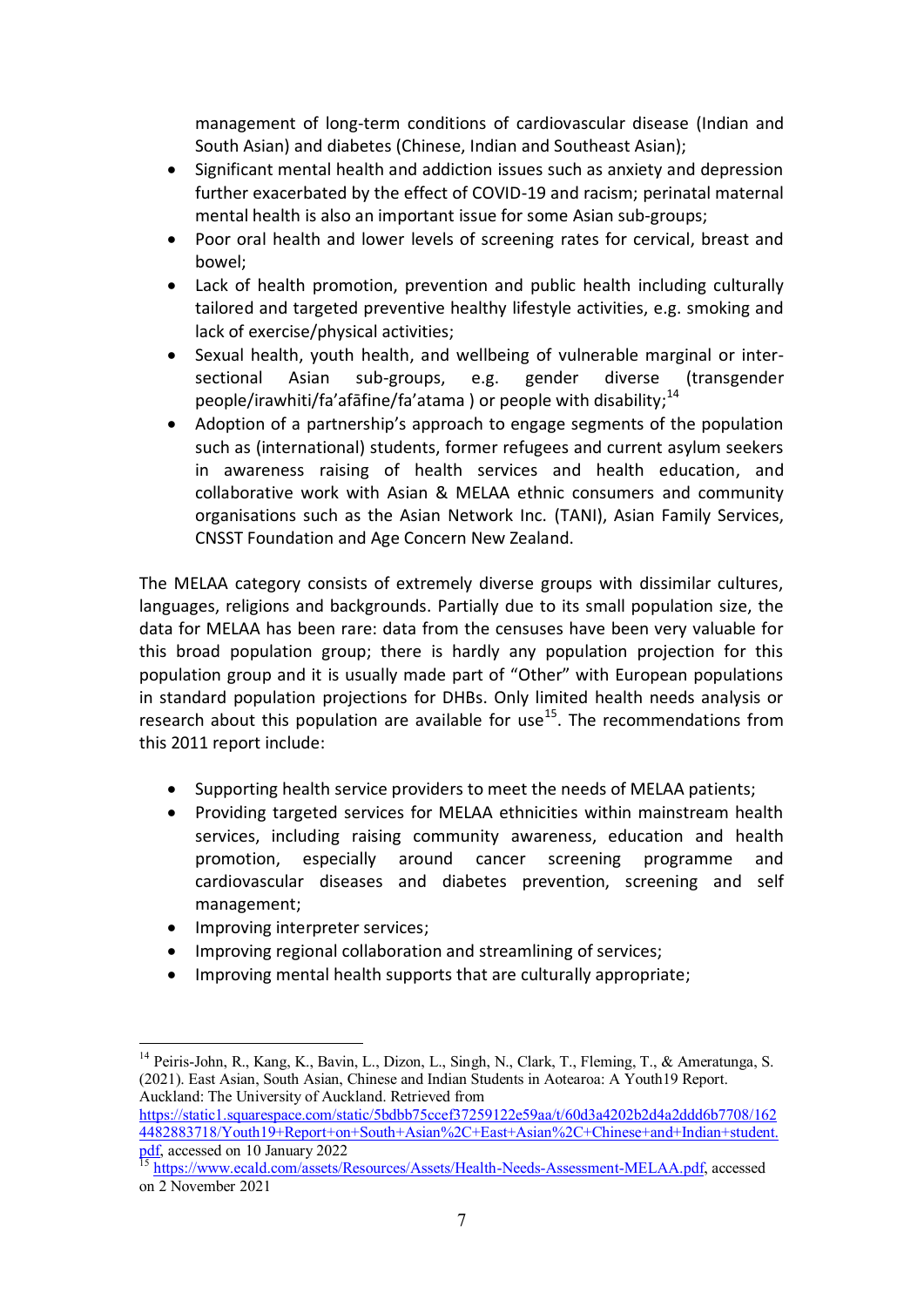- Promote community empowerment by improving the upstream determinants of health, such as English language proficiency, employment, health literacy and housing by inter-sectoral and regional collaborations;
- Engagement with the non-government organisations as well, such as Diabetes Auckland, National Heart Foundation and NZ AIDS Foundation;
- Further research on MELAA health needs is required.

The COVID-19 pandemic and the effect of the 'lock-downs' on one's personal physical health, mental well-being, family relationship, job security, loss or reduced income and financial sustainability are new challenges not yet assessed properly for the Asian and ethnic populations. However, it is thought the effect may vary by the characteristics of the Asian and ethnic sub-groups, such as occupation or business/industry type.

## **Progress made so far for Asian and ethnic peoples**

Chiang and others<sup>16</sup> reviewed the published health research for Asian and ethnic minority in New Zealand for the years 2010-2019, with the conclusion as follows:

"*Overall, the evidence base on A/EM health in New Zealand is weak as there is limited information on health conditions and its determinants of minority groups, including their patterns of health service use. The nature and content of A/EM health research requires further substantive development in terms of understanding the health and its determinants of this ever increasing and heterogeneous population group."* 

There however has been some progress in some DHBs in the Asian and ethnic health areas.

#### **Health needs analysis and health plans**

 $\overline{a}$ 

The Asian Health Chart Book<sup>17</sup> published by the Ministry of Health is a milestone to Asian and ethnic health for New Zealand.

- Published reports of Asian health needs analyses by Waitematā DHB, Counties Manukau DHB, Northern Regional Alliances, and the international Asian health benchmarking report by Waitematā and Auckland DHBs.
- "Asian, New Migrant, Former Refugee & Current Asylum Seeker" (AMR in short) health plans for Waitematā and Auckland DHBs with focus action areas identified, with the nation's first Asian health action plan back to 2010 by and for Waitematā DHB. Progress updates of the health plan are shared with the

<sup>&</sup>lt;sup>16</sup> Chiang, A., Simon-Kumar, R., & Peiris-John, R. (2021). A decade of Asian and ethnic minority health research in New Zealand: Findings from a scoping review. *The New Zealand Medical Journal (Online), 134*(1542), 67-83. Retrieved from [https://www.proquest.com/scholarly-journals/decade](https://www.proquest.com/scholarly-journals/decade-asian-ethnic-minority-health-research-new/docview/2575539313/se-2?accountid=47386)[asian-ethnic-minority-health-research-new/docview/2575539313/se-2?accountid=47386](https://www.proquest.com/scholarly-journals/decade-asian-ethnic-minority-health-research-new/docview/2575539313/se-2?accountid=47386)

<sup>17</sup> [https://www.health.govt.nz/system/files/documents/publications/asian-health-chart-book-2006.doc,](https://www.health.govt.nz/system/files/documents/publications/asian-health-chart-book-2006.doc) accessed on 2 November 2021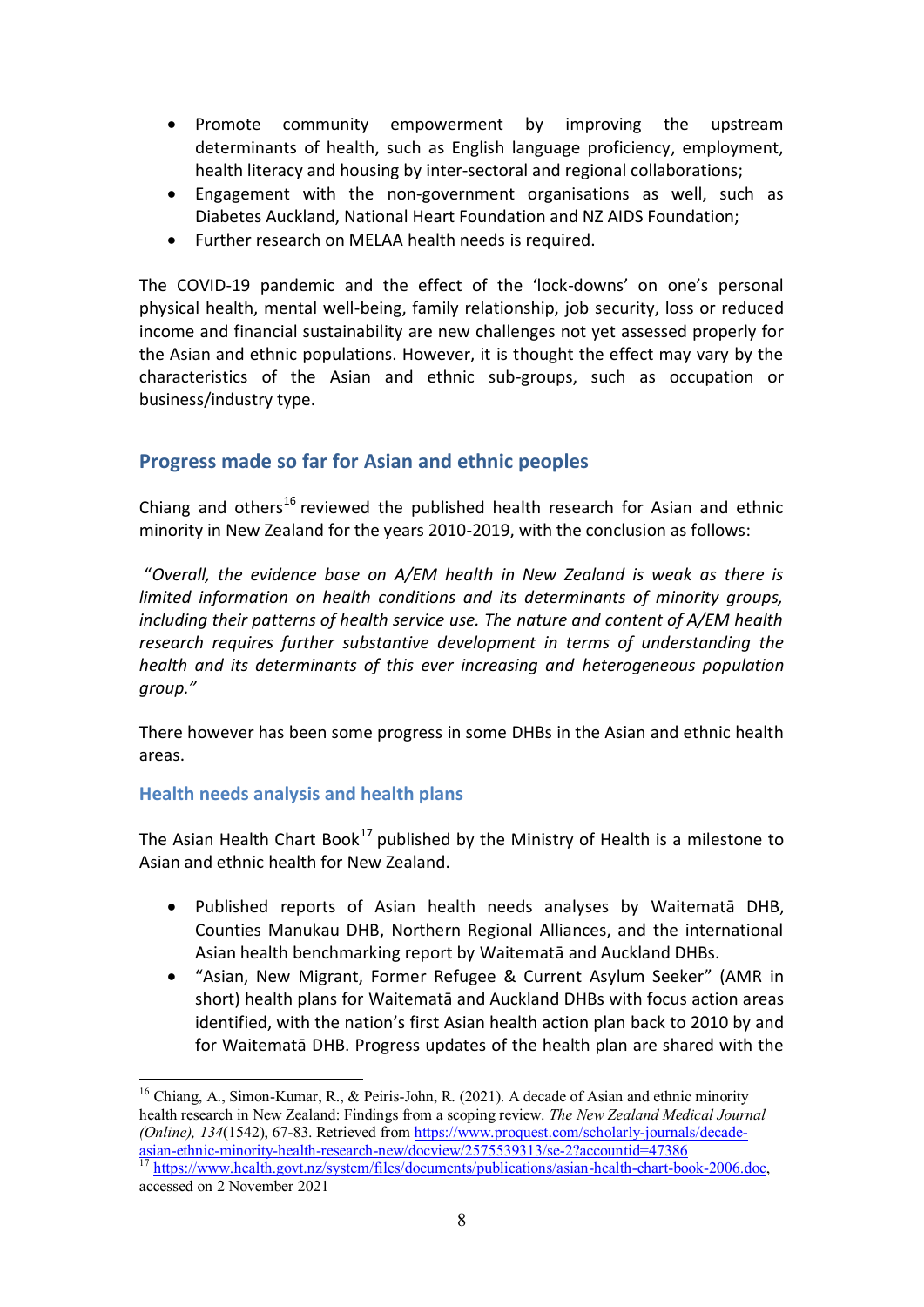Community & Public Health Advisory Committee (CPHAC) and Auckland DHB Funder. A quarterly Asian scorecard guides the monitoring on progress of the key areas of focus.

#### **Functional infrastructures at Waitematā DHB**

 The unique Asian Health Services (AHS) was established in 1999 in Waitematā DHB, with the aim to improve access to healthcare services, patient experience, and the health status for culturally and linguistically diverse patients and their families within the Waitematā district. Service priorities are to: 1) achieve better health outcomes, 2) improve communication, 3) reduce inequalities, and 4) remove cultural barriers by providing access to culturally appropriate services for Waitematā DHB healthcare professionals and by supporting staff to improve their cultural awareness. AHS has dedicated Asian Health Line (0800 88 88 30), Asian Patient Support Service, Asian Mental Health Service and WATIS (24/7) Interpreting service covering over 90 languages. These resources have been proven to be very valuable in engaging with the patients and their whānaus in delivering culturally and language appropriate health services.

Key figures from Asian Health Services (2010 to 2021) are as follows:

- o Culturally & linguistically appropriate service delivery
	- 43,058 Asian cultural support episodes for Asian patient & whānau in WDHB hospitals
	- 424,358 Interpreting cases covering over 90+ languages (24/7)
	- 97,828 Asian mental health support episodes for secondary MH &A clients
- o Asian Breast Screen rate: 43% (2007) to 66~70% (2020)
- o DNA rate kept under 1.5%: Non-English speaking patients hospital appointments were well managed by WATIS
- With the set-up of the joint Planning, Funding and Outcomes Unit (PFO) of Waitematā and Auckland DHBs in 2013, a dedicated team of "Asian, Migrant and Former Refugee Health Gain" was established to lead the planning and funding aspects of the Asian and ethnic health in the two DHBs. "Asian and MELAA Health Governance Group" is the governing body of the Asian health for both DHBs. There is also the "Metro Auckland Asian & MELAA Primary Care Service Improvement Group" operating to provide advice, direction and support in primary health related areas, working with PHOs, academics and community organisations.
- Waitematā DHB's efforts to improve patient experience and deliver better health outcomes are on-going and international collaboration with countries such as China and other Asian countries helps us to enhance our capabilities in the areas of digital service transformation, clinical workforce training and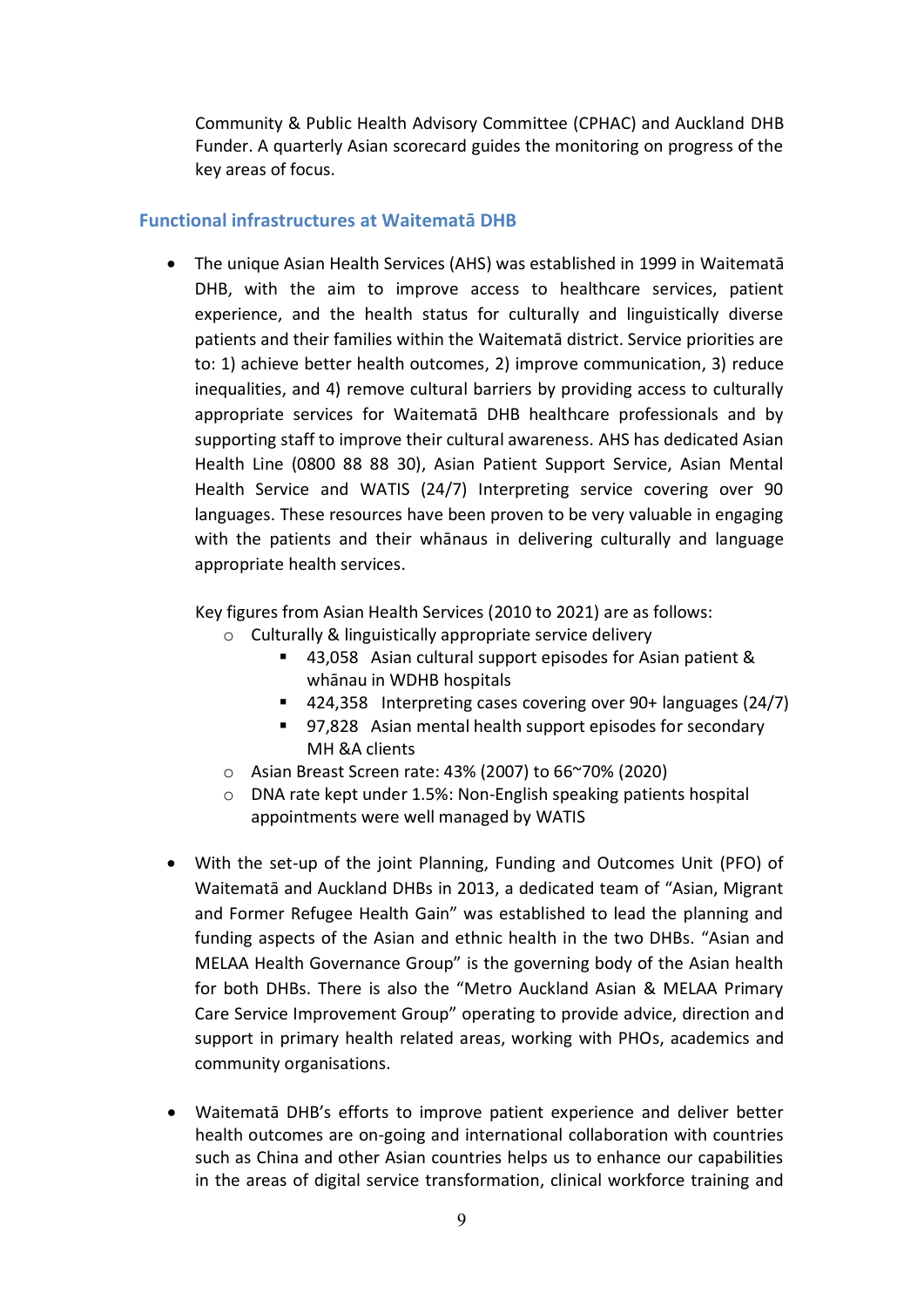joint research projects. The Asian International Collaboration Unit was established in 2017 and a Chief Advisor role was set up to lead, develop and implement strategic health collaboration between New Zealand and China and other Asian countries. Over the past couple of years, a Fellowship Exchange Programme was set up to share Asian experiences in digital transformation and use of AI in medicine; a nurse exchange programme was established between Waitematā DHB and a top tertiary hospital in China; Heads of Agreement was signed between Waitematā DHB and Shandong Provincial Health Commission in health and research related collaboration; an Inaugural international health forum on collaboration was successfully hosted by the Asian Collaboration in 2019; the Asian Collaboration has worked with the HealthSource closely in organising donations of PPEs and a dedicated fund has been donated to Well Foundation (Waitematā DHB's official charity) for the purchase of the state-of-the-art 3D mammogram for Waitematā Breast Service.



The current **Waitematā DHB Asian & Ethnic Responsiveness Model** is as follows:

Figure 3 Asian & Ethnic Responsiveness Model of Waitematā DHB

#### **Community and non-government organisations**

Primary and community health care organisations are vital for the health and wellbeing of New Zealanders. Most of the time, they are the gateway to the health and disability system. A wide variety of organisations are in this category including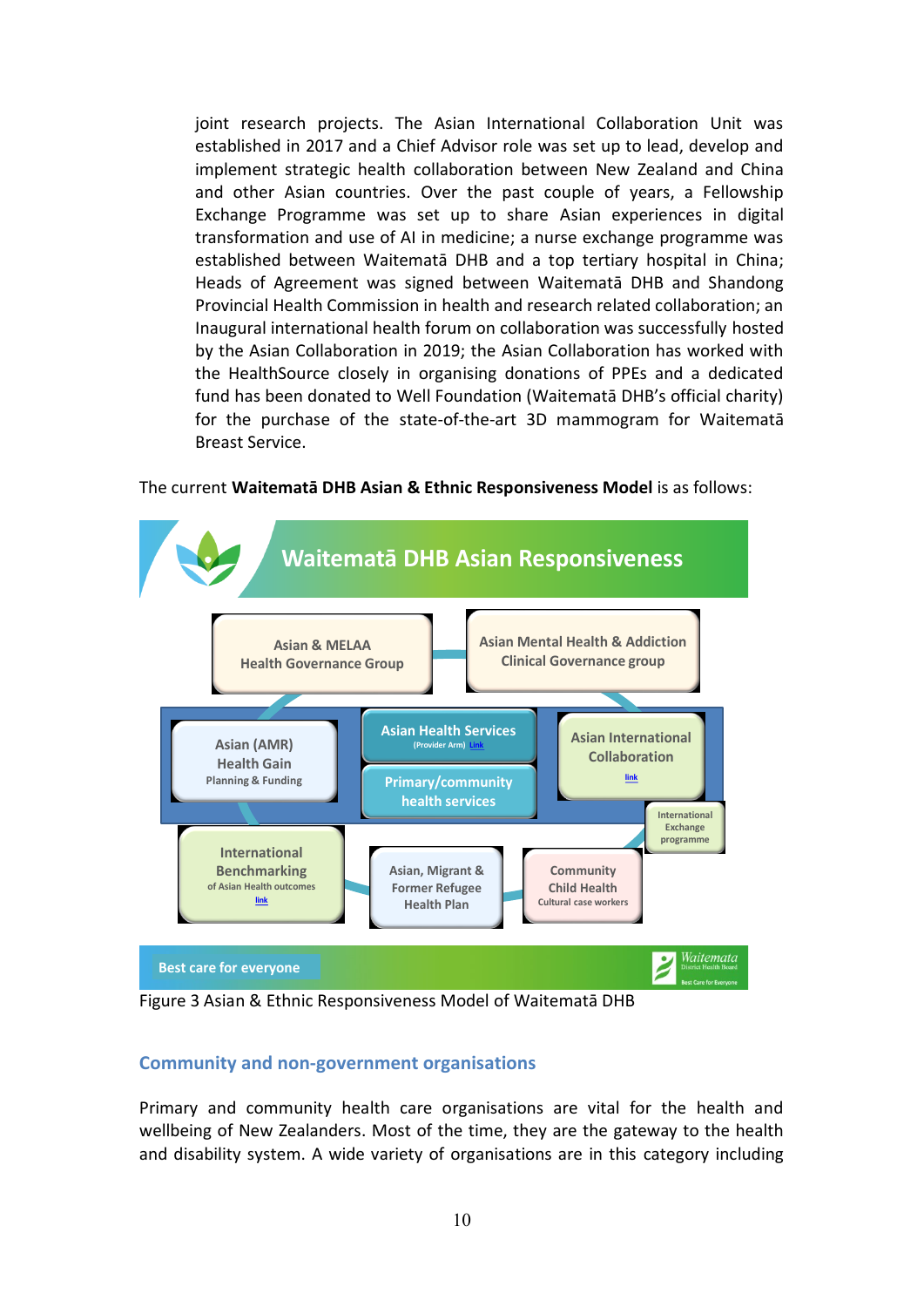GPs and community nurses, midwives, dentists, pharmacists, acupuncturists and physiotherapists in the communities, and many health promoters and social workers.

"**Your local doctors**" initiative<sup>18</sup> and an associated website (in three languages, namely English, Chinese and Korean) were originally developed by the Waitematā Asian PHO Enrolment Working Group, which was set up in February 2011 to address PHO enrolment rates in the Waitematā district (northern and western Auckland). Its members were comprised of representatives from settlement support agencies, NGO providers, immigration networks, primary and secondary care and the Funding & Planning departments of DHBs. The updated website has been refreshed by the Auckland Regional Asian & MELAA Primary Care Working Group. This initiative has demonstrated the joint and successful efforts by the three Auckland DHBs and community organisations.

The community organisations for Asian and ethnic people have been providing valuable advice and support for decades, covering but not limited to language and cultural support, settlement support, public health advocacy, communications and information sharing, health promotion, (digital) engagement with clients, health literacy programme, educational and work programmes, social housing support, mental health and wellbeing counselling and services.

With the COVID-19 in context, teams of Asian Health Services, Asian International Collaboration and the Health Gain team of Asian, Migrants and former refugees have been working together tirelessly in providing information, advice and support with the control of the outbreak and the vaccination programme. Strong partnership with politicians, community organisations and their leaders have been built up, and engagement mechanism such as using email and social media WeChat and Zoom is already in place. This has helped us to achieve the universal 90% vaccination coverage rate across our DHBs and communities significantly.

## **Current strategies or frameworks in place<sup>19</sup>**

Waitematā and Auckland DHBs aligned their AMR health plan with the following strategies, plans, priorities and frameworks:

- New Zealand Health Strategy: Future direction
- New Zealand Migrant Settlement and Integration Strategy's Outcome 5: Health and Wellbeing
- New Zealand Refugee Resettlement Strategy Health Outcome
- New Zealand Community Engagement Framework
- New Zealand International Student Wellbeing Strategy Outcomes Framework - Outcome 3: Health & Wellbeing
- Plunket Asian Peoples Strategy

 $\overline{a}$ 

<sup>18</sup> [https://www.yourlocaldoctor.co.nz/,](https://www.yourlocaldoctor.co.nz/) accessed on 3 November 2021

<sup>&</sup>lt;sup>19</sup> [https://www.waitematadhb.govt.nz/assets/Documents/health-plans/Asian-Migrant-Refugee-Health-](https://www.waitematadhb.govt.nz/assets/Documents/health-plans/Asian-Migrant-Refugee-Health-Plan-ADHB-WDHB-Final.pdf)[Plan-ADHB-WDHB-Final.pdf,](https://www.waitematadhb.govt.nz/assets/Documents/health-plans/Asian-Migrant-Refugee-Health-Plan-ADHB-WDHB-Final.pdf) accessed on 1 November 2021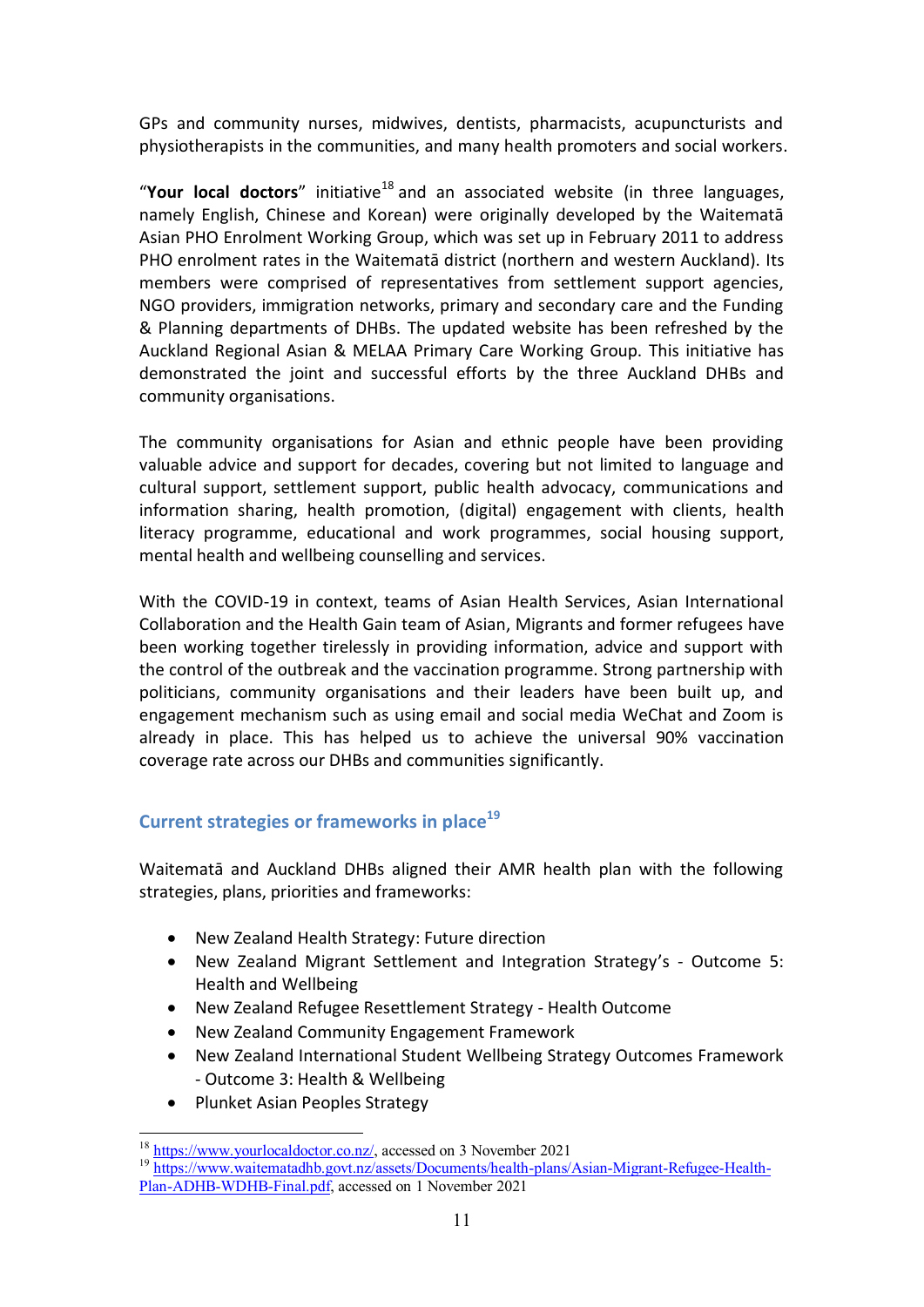- All of Government (AoG) contracting
- Northern Region Health Plan
- Waitematā DHB Health Services Plan 2015-2025
- Waitematā DHB Primary and Community Care Plan
- Waitematā DHB Asian Mental Health & Addiction Governance Group's Asian Mental Health Work Stream Plans 2015-2020
- Auckland DHB Strategy
- Auckland Regional Public Health Service Strategic Plan 2017-2022
- Counties Manukau Health 2018/19-2019/20 Asian Health Outcome Priorities
- Counties Manukau Health 2018/19-2019/20 Asian Health Action Roadmap
- Auckland Metro Regional System Level Measures Improvement Plan

## **Recommendations to the government**

The Pae Ora (Healthy Futures) Bill is a "landmark piece of legislation that will change our future for the better"<sup>20</sup>.

The health and disability system is being transformed to ensure New Zealand's public health service works better for everyone by being fairer, easier to access, more equitable and consistent. Health New Zealand and Māori Health Authority are being established and local arrangements are being developed between health service providers, Iwi and Māori and the community to tailor services to local communities.

The Asian caucus of the PHA would like to see **Asian and ethnic peoples** including MELAA directly addressed in the health reform, e.g. in the (interim) "National Health Plan" being developed, acknowledging more efforts will have to go to our Māori and Pacific communities given the long-lasting health inequities between Māori & Pacific Peoples and non-Maori-non-Pacific.

We hold that **an equity lens can be applied to Asian and ethnic minority populations in New Zealand in the spirit of the Te Tiriti o Waitangi**. We realize that there is a need for breaking the cycle of 'no funding - no evidence generated - no problem found - not a priority - no funding'. This cycle has unfortunately harmed the Asian and ethnic health for many years, not only in research but also in planning, funding, commissioning and service deliveries in many areas of New Zealand.

Our key recommendations are: 1) to address the invisibility of Asian and ethnic health by developing a systematic *national health strategy* and *implementation health plan* for Asian and ethnic communities at regional/district level; 2) to promote an inter-agency approach and strengthen collaboration and partnership to improve health and wellbeing of Asian and ethnic populations including those being inter-sectionally vulnerable.

 $\overline{a}$ <sup>20</sup> [https://www.futureofhealth.govt.nz/news/update-from-the-transition-unit-friday-29-october-2021/,](https://www.futureofhealth.govt.nz/news/update-from-the-transition-unit-friday-29-october-2021/) accessed on 3 November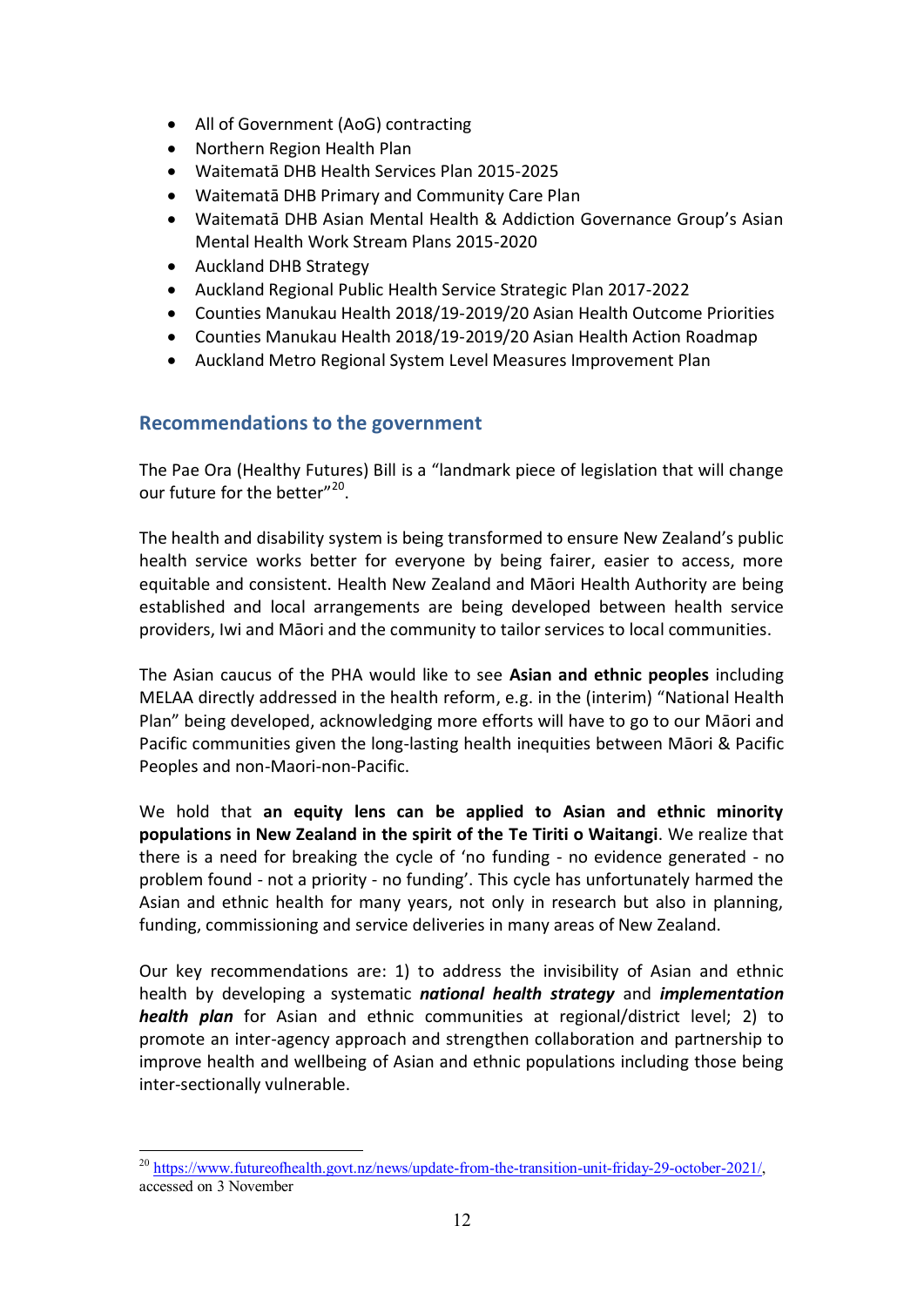#### **Research and reporting for Asian and ethnic communities**

- Addressing the absence of any strategic priority area dedicated to Asian and ethnic communities in NZ Health Research Strategy.
- Increasing funding for academic research including health needs analysis at regional or district/locality levels; a systematic health needs analysis at national and regional levels should be undertaken urgently to have the evidence of health status and health needs of this diverse population.
- Over-sampling the Asian and ethnic populations in national surveys such as New Zealand Health Survey so that the data for Asian sub-groups can be analysed properly with sufficient power.
- Enhancing data collection and outputs (down to Ethnicity Levels 2 to 4) for better national, regional and district/locality standard reporting for Asian and ethnic populations, e.g. Health Targets or Health Indicators currently being reported by DHBs.

#### **Expand the Waitematā DHB model to other regions within Health NZ**

- Waitematā DHB's response to Asian and ethnic communities has been a success with the three key components: health gain and health intelligence team for AMR with the functions of planning, funding and service commissioning; the Asian health support services within the DHB's provider arm; and the international collaboration with Asian countries.
- This model should be continued within Health New Zealand. This means there can be regional AMR divisions with the aforementioned functions. However, the model should be **further enhanced with more commissioning power** and engagement with Asian and ethnic communities more effectively in a way that is culturally and linguistically appropriate.
- Governance group and inter-sectorial advisory groups should be set up at regional level to oversee or advise the development, implementation and monitoring of regional health plans proposed; accountability and reporting mechanism will also need to be set up.
- In the regional health plan for Asian and ethnic communities, guiding principles and values, priority areas for action, intervention logics, partnerships and risk mitigation and enablers should be described in detail together with inclusion of consumers and whānau in the design, delivery, evaluation and governance of health services.
- An element or office dedicated to Asian and ethnic health should also be established at district level, aligned with the structure of Health New Zealand.

#### **Collaboration and partnership with community organisations**

Inter-agency or inter-sectoral collaboration and partnership between regional divisions or district/locality offices of Health New Zealand and the primary and community organisations are fundamental to the success of the health reform. In fact, it is believed that a good amount of work under the regional divisions for AMR will be community related.